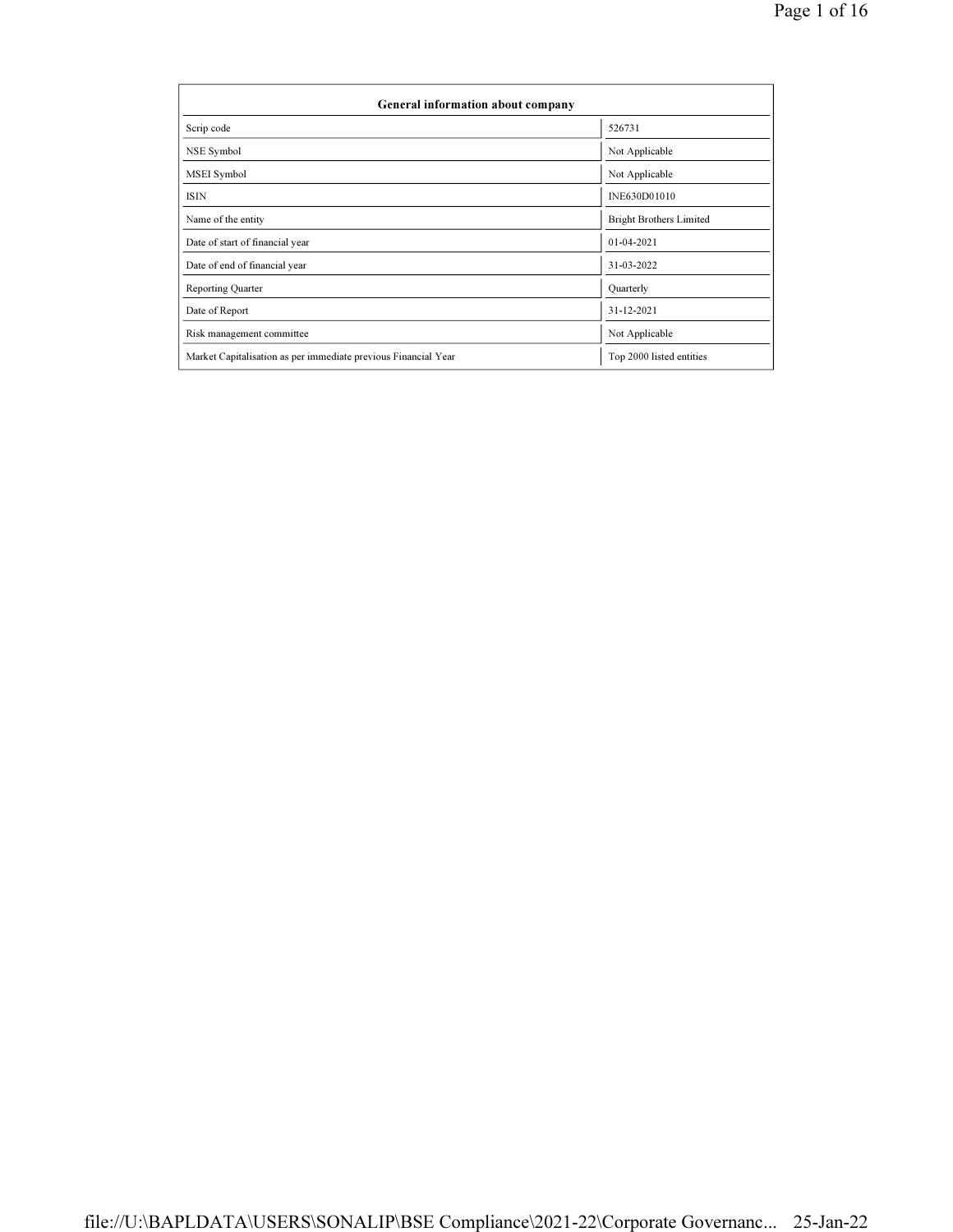|                       | <b>Annexure I</b><br>Annexure I to be submitted by listed entity on quarterly basis |            |                                                       |                            |                               |                         |                                                                                                      |                                             |                                          |                                                     |                      |                                            |                                                                                                                                                |                                                                                                                                                                      |                                                                                                                                                                           |                                     |
|-----------------------|-------------------------------------------------------------------------------------|------------|-------------------------------------------------------|----------------------------|-------------------------------|-------------------------|------------------------------------------------------------------------------------------------------|---------------------------------------------|------------------------------------------|-----------------------------------------------------|----------------------|--------------------------------------------|------------------------------------------------------------------------------------------------------------------------------------------------|----------------------------------------------------------------------------------------------------------------------------------------------------------------------|---------------------------------------------------------------------------------------------------------------------------------------------------------------------------|-------------------------------------|
|                       |                                                                                     |            |                                                       |                            |                               |                         | I. Composition of Board of Directors                                                                 |                                             |                                          |                                                     |                      |                                            |                                                                                                                                                |                                                                                                                                                                      |                                                                                                                                                                           |                                     |
|                       |                                                                                     |            |                                                       |                            |                               |                         | Disclosure of notes on composition of board of directors explanatory                                 |                                             |                                          |                                                     |                      |                                            |                                                                                                                                                |                                                                                                                                                                      |                                                                                                                                                                           |                                     |
|                       |                                                                                     |            |                                                       |                            |                               |                         |                                                                                                      |                                             |                                          | Whether the listed entity has a Regular Chairperson |                      | Yes                                        |                                                                                                                                                |                                                                                                                                                                      |                                                                                                                                                                           |                                     |
|                       |                                                                                     |            |                                                       |                            |                               |                         |                                                                                                      |                                             |                                          | Whether Chairperson is related to MD or CEO         |                      | Yes                                        |                                                                                                                                                |                                                                                                                                                                      |                                                                                                                                                                           |                                     |
| Director              | PAN                                                                                 | <b>DIN</b> | Category 1<br>of directors                            | Category 2<br>of directors | Category<br>3 of<br>directors | Date<br>of<br>Birth     | Whether<br>special<br>resolution<br>passed?<br>[Refer Reg.<br>$17(1A)$ of<br>Listing<br>Regulations] | Date of<br>passing<br>special<br>resolution | <b>Initial Date</b><br>of<br>appointment | Date of Re-<br>appointment                          | Date of<br>cessation | Tenure<br>of<br>director<br>(in<br>months) | No of<br>Directorship<br>in listed<br>entities<br>including<br>this listed<br>entity (Refer<br>Regulation<br>17A of<br>Listing<br>Regulations) | No of<br>Independent<br>Directorship<br>in listed<br>entities<br>including<br>this listed<br>entity<br>(Refer<br>Regulation<br>$17A(1)$ of<br>Listing<br>Regulations | Number of<br>memberships<br>in Audit/<br>Stakeholder<br>Committee<br>(s) including<br>this listed<br>entity (Refer<br>Regulation<br>$26(1)$ of<br>Listing<br>Regulations) | - 0<br>$\mathbf{c}$<br>$\mathbb{R}$ |
| <b>KURDAS</b>         | AAEPB3405E                                                                          | 00032966   | Executive<br>Director                                 | Chairperson                | MD                            | $16-$<br>$04 -$<br>1948 | NA                                                                                                   |                                             | 01-02-2001                               | 01-02-2018                                          |                      | 60                                         | $\mathbf{1}$                                                                                                                                   | $\mathbf{0}$                                                                                                                                                         | $\overline{c}$                                                                                                                                                            | $\overline{0}$                      |
| <b>IRDAS</b>          | AAEPB9821G                                                                          | 00032997   | Non-<br>Executive -<br>Non<br>Independent<br>Director | Not<br>Applicable          |                               | 03-<br>$01-$<br>1923    | Yes                                                                                                  | $13 - 08 -$<br>2019                         | 01-04-1994                               | 01-04-2019                                          |                      | 36                                         | -1                                                                                                                                             | $\mathbf{0}$                                                                                                                                                         | -1                                                                                                                                                                        | $\overline{0}$                      |
| ESH                   | AAEPB6872H                                                                          | 08355381   | Executive<br>Director                                 | Not<br>Applicable          |                               | $18-$<br>$04 -$<br>1953 | NA                                                                                                   |                                             | 01-04-2019                               | 01-10-2019                                          |                      | 36                                         | $\mathbf{I}$                                                                                                                                   | $\mathbf{0}$                                                                                                                                                         |                                                                                                                                                                           | $\overline{0}$                      |
| <b>IDRARAO</b><br>`HI | ACEPP2756J                                                                          | 00027577   | Non-<br>Executive -<br>Independent<br>Director        | Not<br>Applicable          |                               | $11-$<br>$09 -$<br>1927 | Yes                                                                                                  | $13 - 08$<br>2019                           | 07-08-1990                               | 13-08-2019                                          |                      | 60                                         | $\mathbf{I}$                                                                                                                                   | $\mathbf{1}$                                                                                                                                                         | 2                                                                                                                                                                         | $\overline{2}$                      |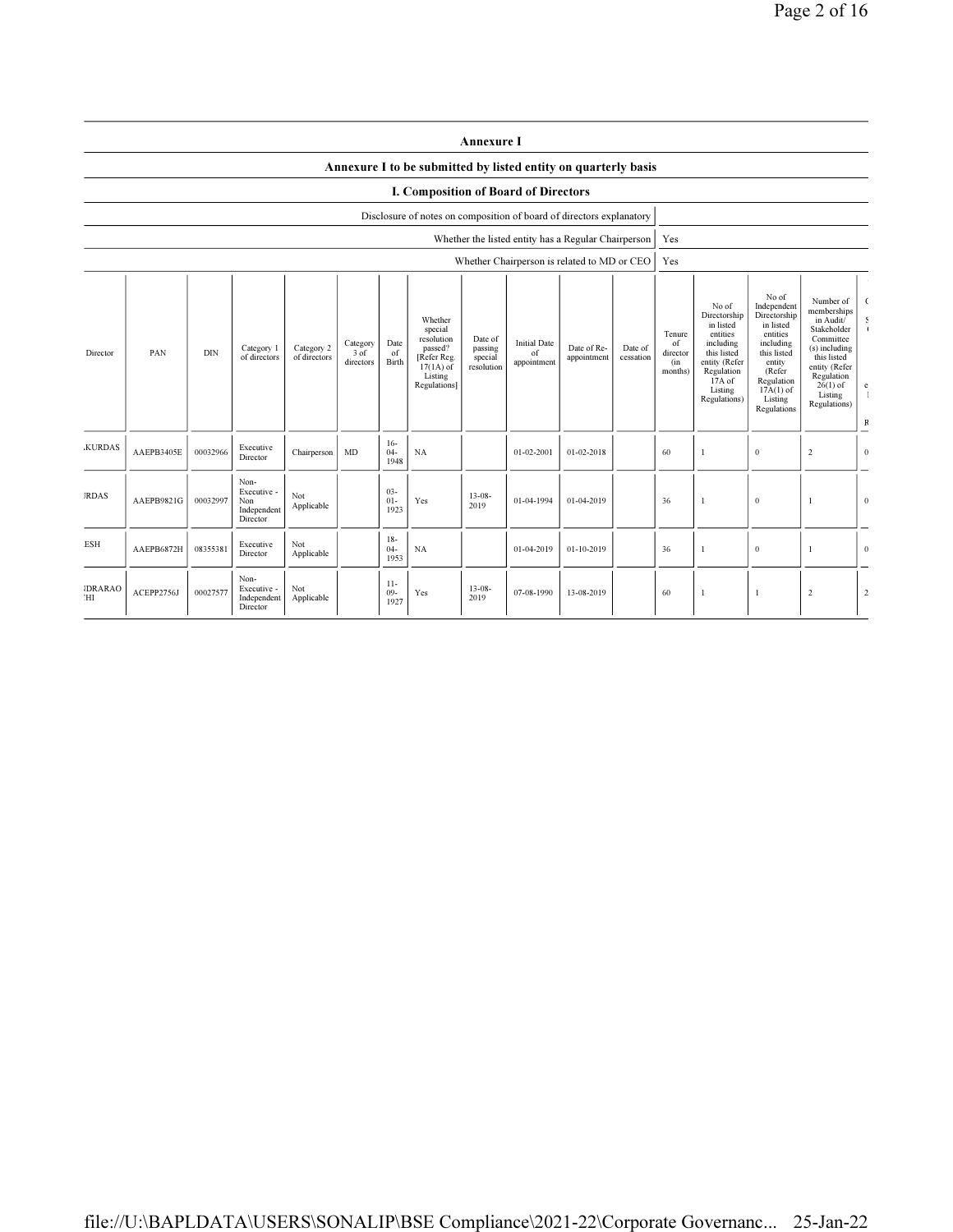|    |                                                                      | I. Composition of Board of Directors         |            |            |                                                |                                 |                                 |                         |                                                                                                      |                                             |                                          |                            |                      |                                            |                                                                                                                                                |                                                                                                                                                           |
|----|----------------------------------------------------------------------|----------------------------------------------|------------|------------|------------------------------------------------|---------------------------------|---------------------------------|-------------------------|------------------------------------------------------------------------------------------------------|---------------------------------------------|------------------------------------------|----------------------------|----------------------|--------------------------------------------|------------------------------------------------------------------------------------------------------------------------------------------------|-----------------------------------------------------------------------------------------------------------------------------------------------------------|
|    | Disclosure of notes on composition of board of directors explanatory |                                              |            |            |                                                |                                 |                                 |                         |                                                                                                      |                                             |                                          |                            |                      |                                            |                                                                                                                                                |                                                                                                                                                           |
|    |                                                                      |                                              |            |            |                                                |                                 |                                 |                         | Whether the listed entity has a Regular Chairperson                                                  |                                             |                                          |                            |                      |                                            |                                                                                                                                                |                                                                                                                                                           |
| Sr | Title<br>(Mr)<br>Ms)                                                 | Name of the<br>Director                      | PAN        | <b>DIN</b> | Category 1<br>of directors                     | Category<br>$2$ of<br>directors | Category<br>$3$ of<br>directors | Date<br>of<br>Birth     | Whether<br>special<br>resolution<br>passed?<br>[Refer Reg.<br>$17(1A)$ of<br>Listing<br>Regulations] | Date of<br>passing<br>special<br>resolution | <b>Initial Date</b><br>of<br>appointment | Date of Re-<br>appointment | Date of<br>cessation | Tenure<br>of<br>director<br>(in<br>months) | No of<br>Directorship<br>in listed<br>entities<br>including<br>this listed<br>entity (Refer<br>Regulation<br>17A of<br>Listing<br>Regulations) | No of<br>Independ<br><b>Directors</b><br>in liste<br>entities<br>includin<br>this liste<br>entity<br>(Refer<br>Regulati<br>17A(1)<br>Listing<br>Regulatio |
| 5  | Mr                                                                   | SUBRAMANIAM<br>SETHURATHNAM<br><b>THINAM</b> | ABBPS5288A | 00042704   | Non-<br>Executive -<br>Independent<br>Director | Not<br>Applicable               |                                 | $11-$<br>$04 -$<br>1929 | Yes                                                                                                  | $13 - 08 -$<br>2019                         | 07-03-1991                               | 13-08-2019                 |                      | 60                                         |                                                                                                                                                |                                                                                                                                                           |
| 6  | Mr                                                                   | <b>ANIL KUMAR</b><br><b>BHANDARI</b>         | ACLPB8346F | 00031194   | Non-<br>Executive -<br>Independent<br>Director | Not<br>Applicable               |                                 | $18-$<br>$06 -$<br>1944 | Yes                                                                                                  | $12 - 11 -$<br>2020                         | 09-09-2020                               | 12-11-2020                 |                      | 60                                         | 3                                                                                                                                              | 3                                                                                                                                                         |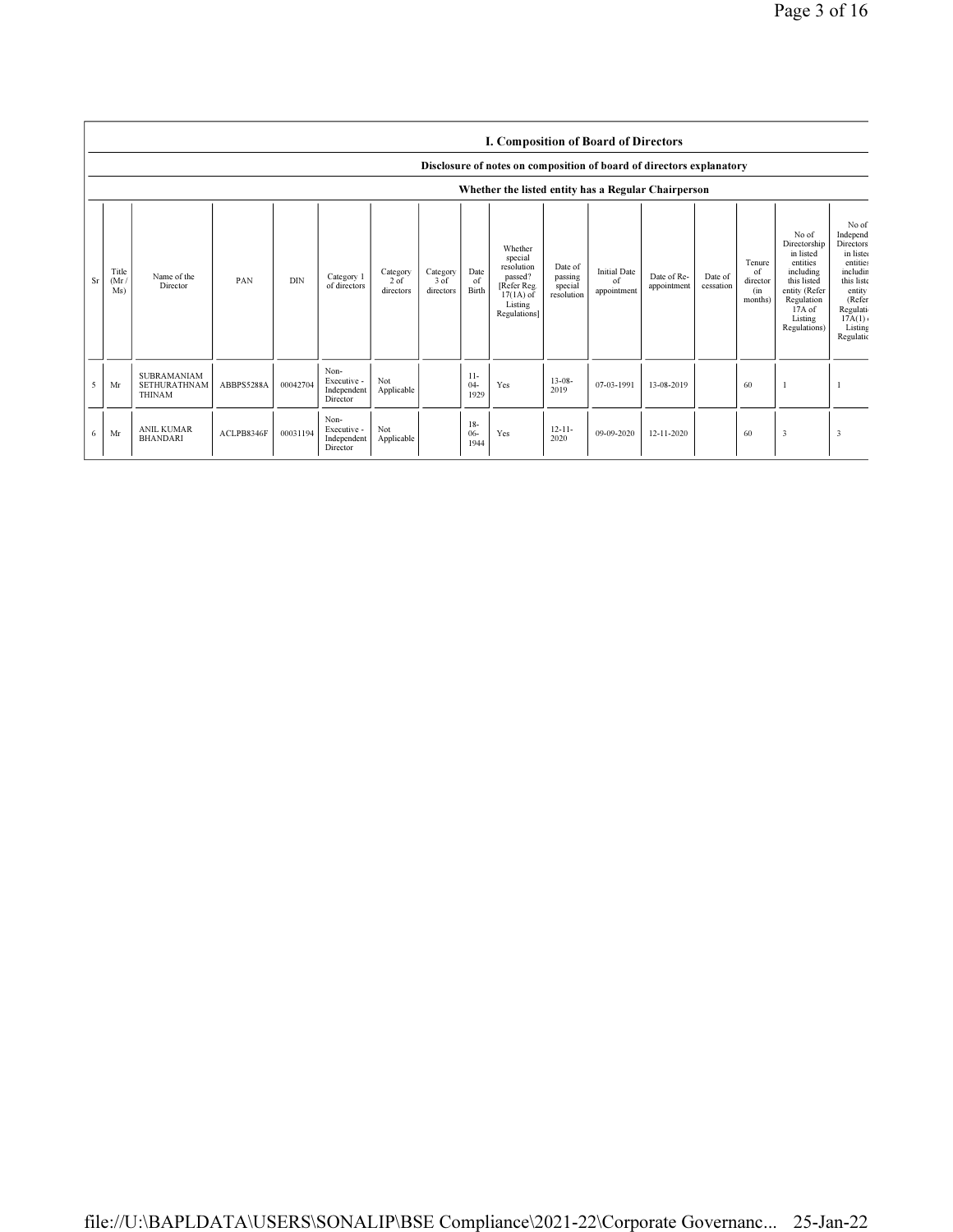|                | <b>Audit Committee Details</b> |                                            |                                                          |             |                  |                      |         |  |  |  |
|----------------|--------------------------------|--------------------------------------------|----------------------------------------------------------|-------------|------------------|----------------------|---------|--|--|--|
|                |                                |                                            | Whether the Audit Committee has a Regular Chairperson    |             | Yes              |                      |         |  |  |  |
| Sr             | <b>DIN</b><br>Number           | Name of Committee members                  | Category 1 of<br>Category 2 of<br>directors<br>directors |             |                  | Date of<br>Cessation | Remarks |  |  |  |
|                | 00027577                       | PURNACHANDRARAO<br>KUCHIMANCHI             | Non-Executive -<br>Independent<br>Director               | Chairperson | 13-08-2019       |                      |         |  |  |  |
| $\overline{2}$ | 00042704                       | <b>SUBRAMANIAM</b><br>SETHURATHNAM THINAM  | Non-Executive -<br>Independent<br>Director               | Member      | 13-08-2019       |                      |         |  |  |  |
| 3              | 00032966                       | <b>SURESH THAKURDAS</b><br><b>BHOJWANI</b> | <b>Executive Director</b>                                | Member      | $01 - 02 - 2018$ |                      |         |  |  |  |
| $\overline{4}$ | 00031194                       | ANIL KUMAR BHANDARI                        | Non-Executive -<br>Independent<br>Director               | Member      | 14-04-2021       |                      |         |  |  |  |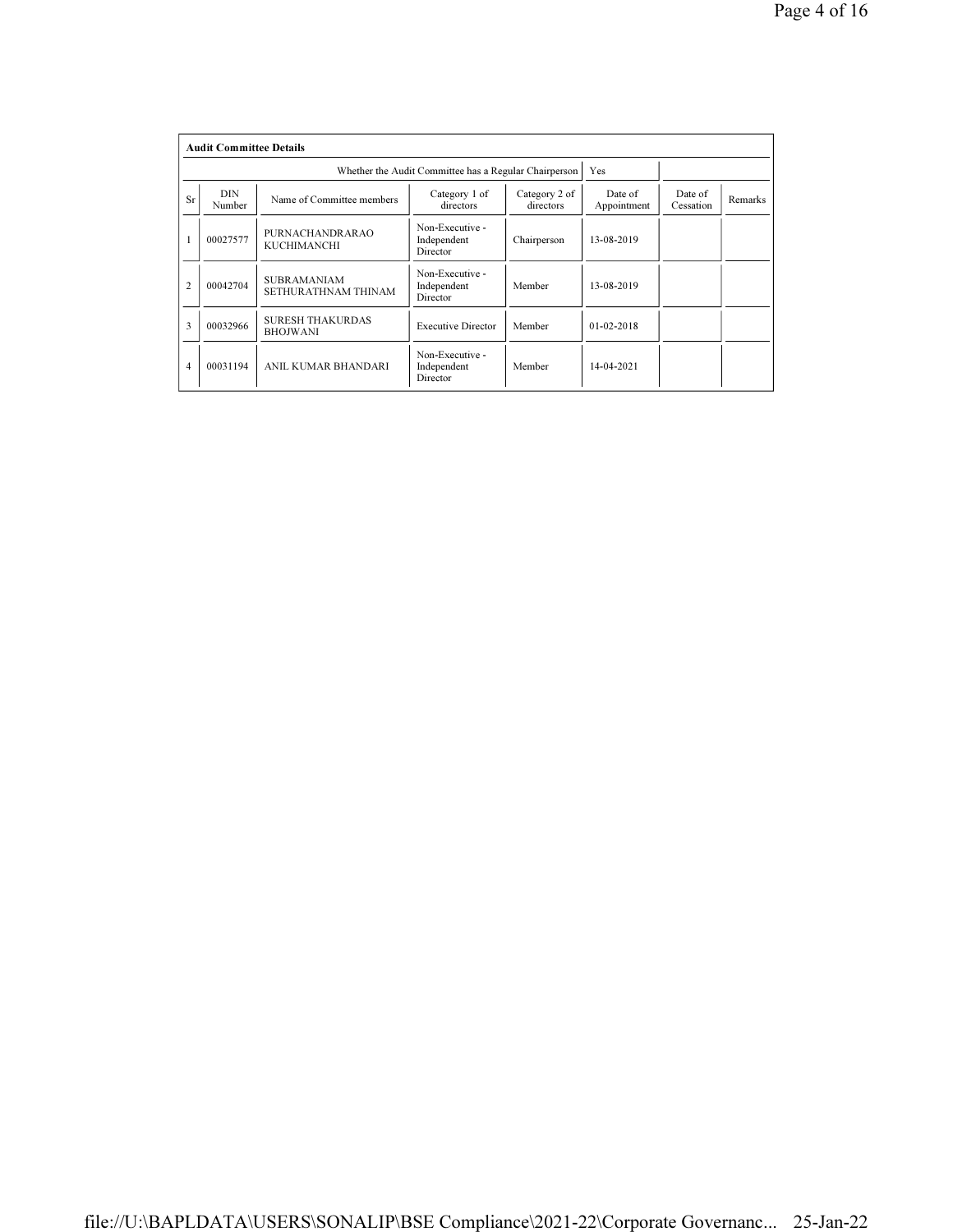|                | Nomination and remuneration committee |                                                                             |                                            |                      |            |  |  |  |  |  |
|----------------|---------------------------------------|-----------------------------------------------------------------------------|--------------------------------------------|----------------------|------------|--|--|--|--|--|
|                |                                       | Whether the Nomination and remuneration committee has a Regular Chairperson |                                            | Yes                  |            |  |  |  |  |  |
| Sr             | <b>DIN</b><br>Number                  | Name of Committee members                                                   | Date of<br>Appointment                     | Date of<br>Cessation | Remarks    |  |  |  |  |  |
|                | 00027577                              | PURNACHANDRARAO<br>KUCHIMANCHI                                              | Non-Executive -<br>Independent<br>Director | Chairperson          | 13-08-2019 |  |  |  |  |  |
| $\overline{c}$ | 00042704                              | <b>SUBRAMANIAM</b><br>SETHURATHNAM THINAM                                   | Non-Executive -<br>Independent<br>Director | Member               | 13-08-2019 |  |  |  |  |  |
| 3              | 00031194                              | ANIL KUMAR BHANDARI                                                         | Non-Executive -<br>Independent<br>Director | Member               | 09-09-2020 |  |  |  |  |  |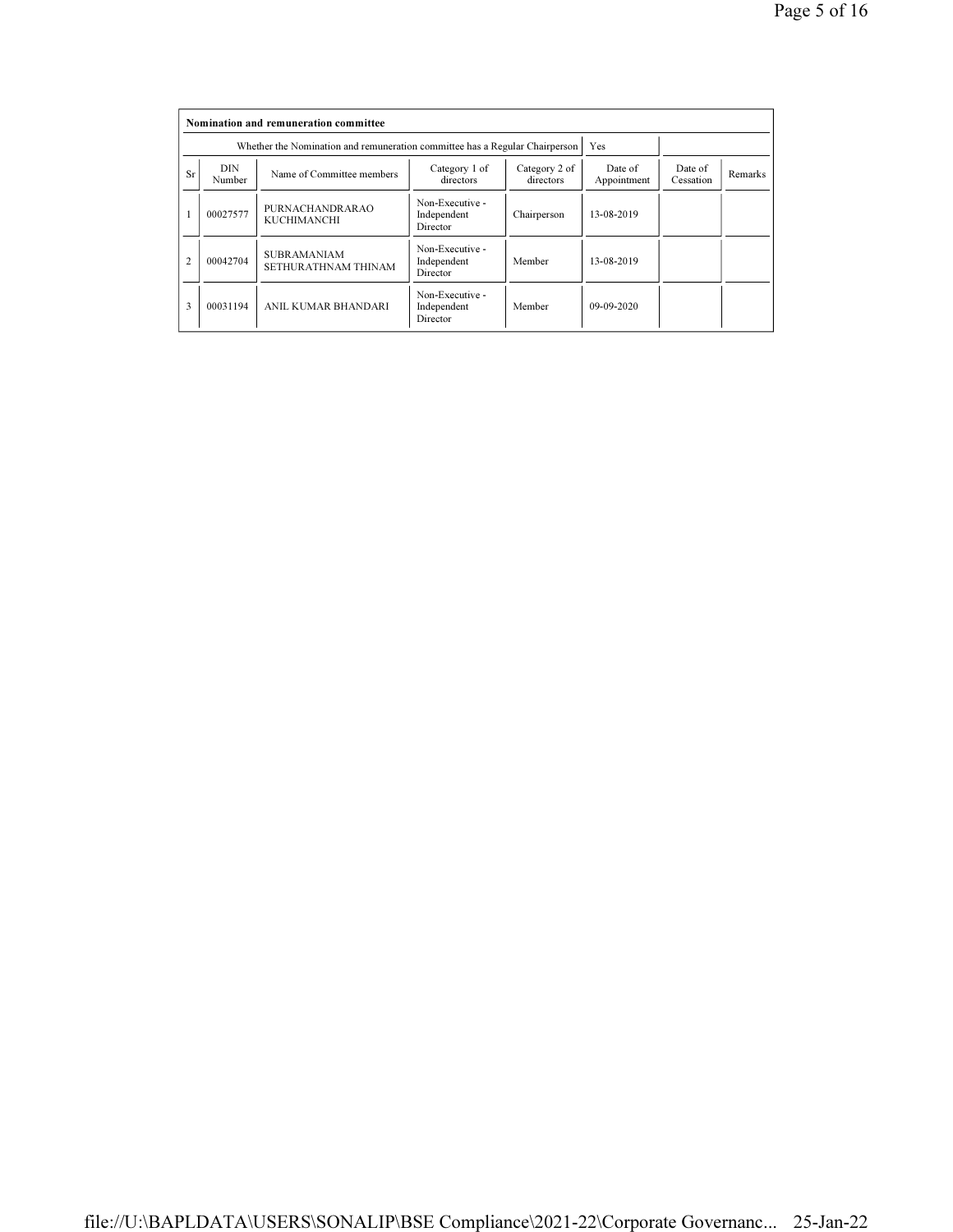|                | <b>Stakeholders Relationship Committee</b> |                                                                           |                                                |                      |                  |  |  |  |  |  |
|----------------|--------------------------------------------|---------------------------------------------------------------------------|------------------------------------------------|----------------------|------------------|--|--|--|--|--|
|                |                                            | Whether the Stakeholders Relationship Committee has a Regular Chairperson |                                                |                      | Yes              |  |  |  |  |  |
| Sr             | <b>DIN</b><br>Number                       | Name of Committee members                                                 | Date of<br>Appointment                         | Date of<br>Cessation | <b>Remarks</b>   |  |  |  |  |  |
|                | 00027577                                   | PURNACHANDRARAO<br>KUCHIMANCHI                                            | Non-Executive -<br><b>Independent Director</b> | Chairperson          | 13-08-2019       |  |  |  |  |  |
| $\overline{c}$ | 00032966                                   | <b>SURESH THAKURDAS</b><br><b>BHOJWANI</b>                                | <b>Executive Director</b>                      | Member               | $01 - 02 - 2018$ |  |  |  |  |  |
| 3              | 00032997                                   | <b>HIRA THAKURDAS</b><br><b>BHOJWANI</b>                                  | Non-Executive - Non<br>Independent Director    | Member               | $01 - 04 - 2019$ |  |  |  |  |  |
| 4              | 08355381                                   | <b>DEVIKA SURESH</b><br><b>BHOJWANI</b>                                   | <b>Executive Director</b>                      | Member               | 01-04-2019       |  |  |  |  |  |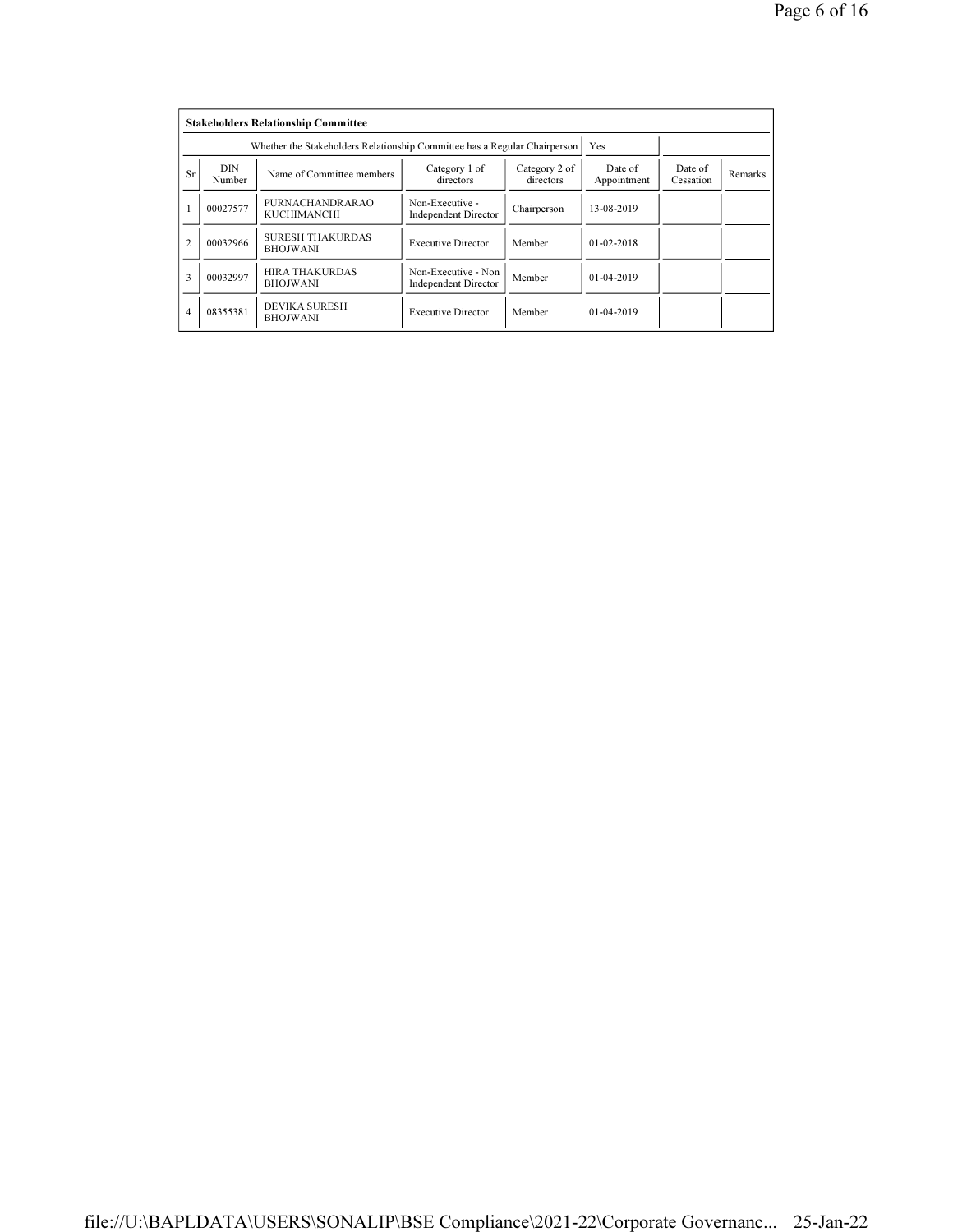|    | <b>Risk Management Committee</b> |                                                                 |                            |                            |                        |                      |         |  |  |
|----|----------------------------------|-----------------------------------------------------------------|----------------------------|----------------------------|------------------------|----------------------|---------|--|--|
|    |                                  | Whether the Risk Management Committee has a Regular Chairperson |                            |                            |                        |                      |         |  |  |
| Sr | DIN<br>Number                    | Name of Committee<br>members                                    | Category 1 of<br>directors | Category 2 of<br>directors | Date of<br>Appointment | Date of<br>Cessation | Remarks |  |  |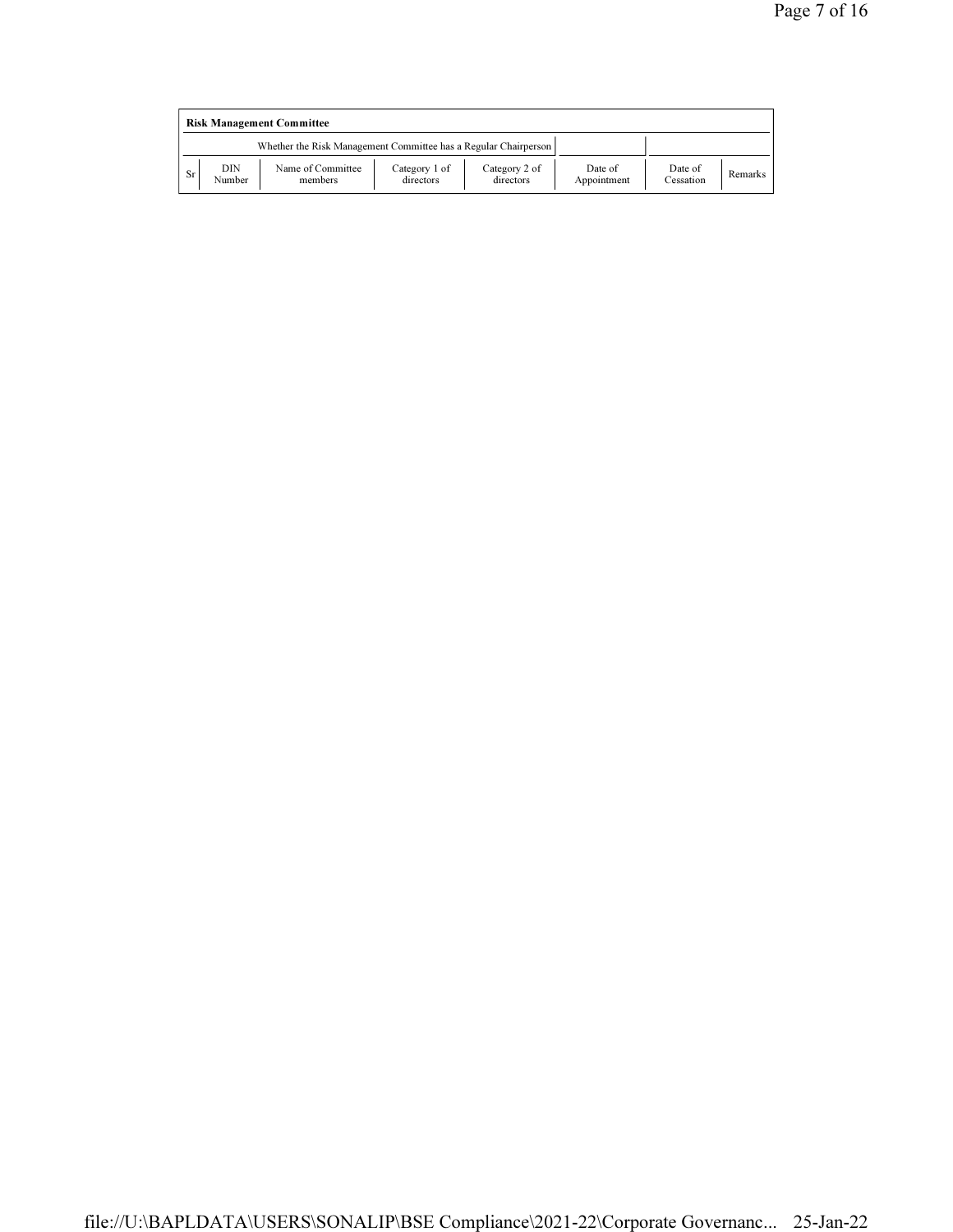|    | <b>Corporate Social Responsibility Committee</b> |                                                                                 |                            |                            |                        |                      |         |  |  |
|----|--------------------------------------------------|---------------------------------------------------------------------------------|----------------------------|----------------------------|------------------------|----------------------|---------|--|--|
|    |                                                  | Whether the Corporate Social Responsibility Committee has a Regular Chairperson |                            |                            |                        |                      |         |  |  |
| Sr | DIN<br>Number                                    | Name of Committee<br>members                                                    | Category 1 of<br>directors | Category 2 of<br>directors | Date of<br>Appointment | Date of<br>Cessation | Remarks |  |  |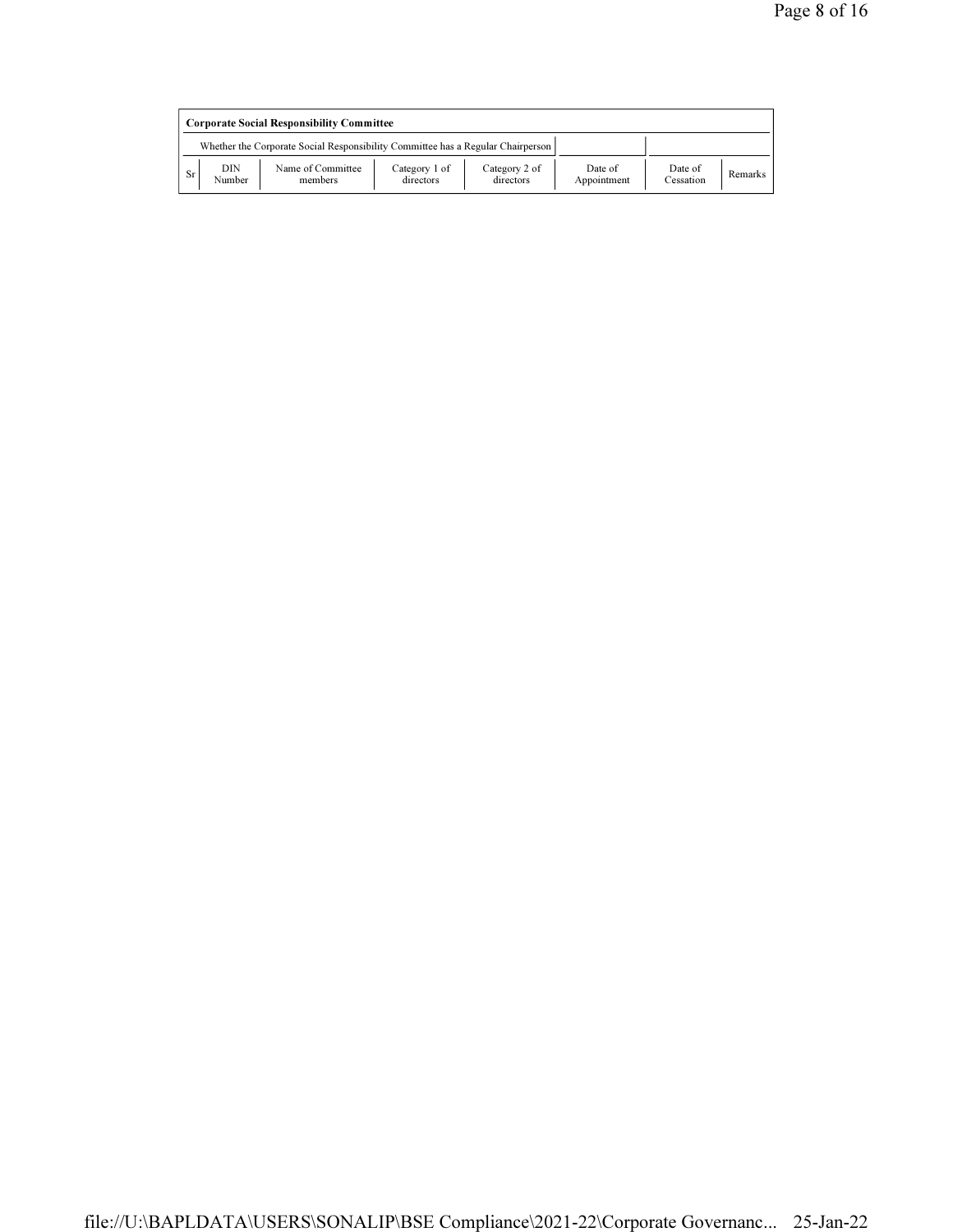|    | <b>Other Committee</b> |                              |                            |                            |                            |         |
|----|------------------------|------------------------------|----------------------------|----------------------------|----------------------------|---------|
| Sr | DIN<br>Number          | Name of Committee<br>members | Name of other<br>committee | Category 1 of<br>directors | Category 2 of<br>directors | Remarks |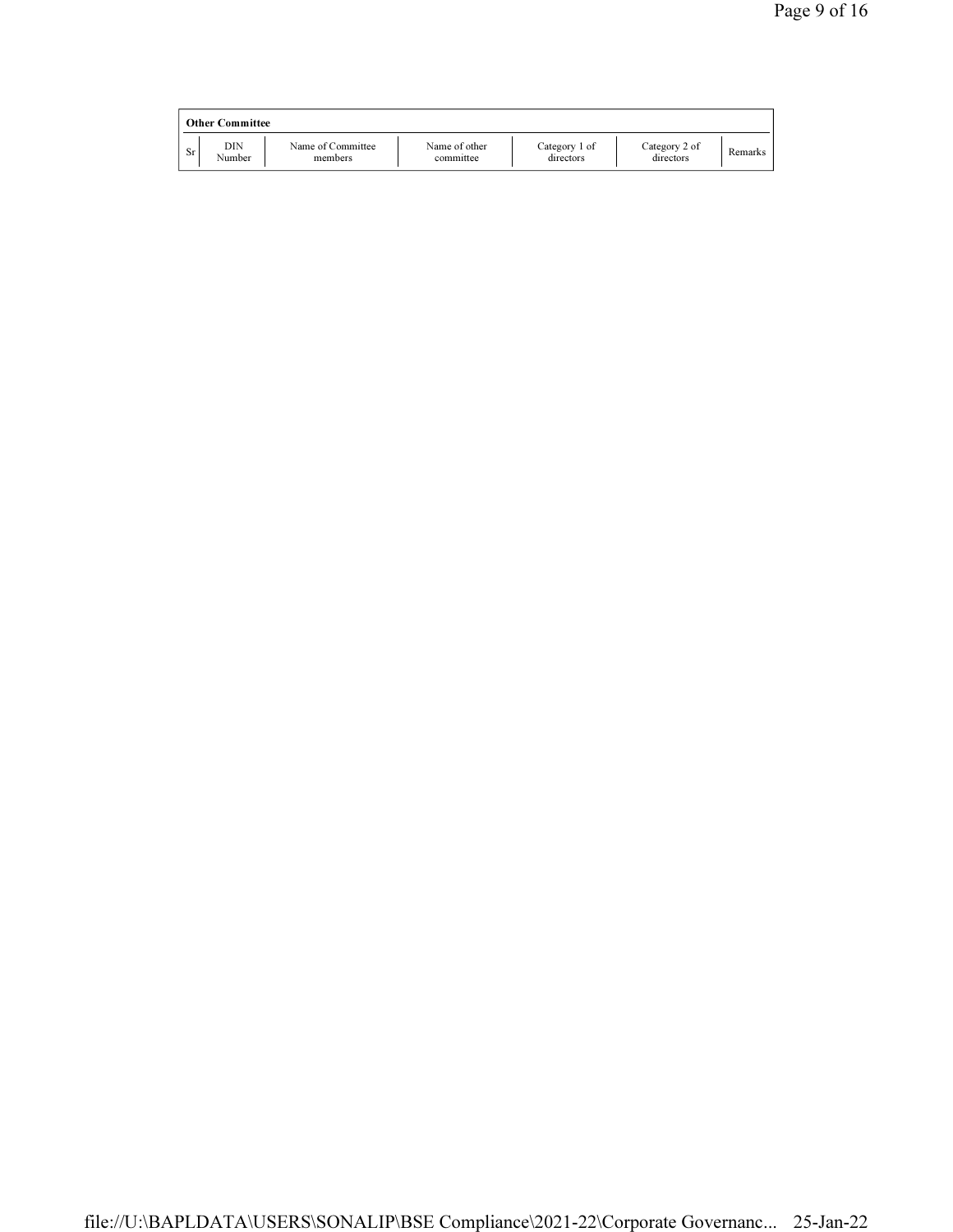|                                    | <b>Annexure 1</b>                                                 |                                                                  |                                                                      |                                       |                                                     |                                                                                           |                                                                        |  |  |
|------------------------------------|-------------------------------------------------------------------|------------------------------------------------------------------|----------------------------------------------------------------------|---------------------------------------|-----------------------------------------------------|-------------------------------------------------------------------------------------------|------------------------------------------------------------------------|--|--|
|                                    | <b>Annexure 1</b>                                                 |                                                                  |                                                                      |                                       |                                                     |                                                                                           |                                                                        |  |  |
| III. Meeting of Board of Directors |                                                                   |                                                                  |                                                                      |                                       |                                                     |                                                                                           |                                                                        |  |  |
|                                    | Disclosure of notes on meeting of                                 | board of directors explanatory                                   |                                                                      |                                       |                                                     |                                                                                           |                                                                        |  |  |
| Sr                                 | $Date(s)$ of<br>meeting (if<br>any) in the<br>previous<br>quarter | $Date(s)$ of<br>meeting (if<br>any) in the<br>current<br>quarter | Maximum gap<br>between any two<br>consecutive (in<br>number of days) | Notes for<br>not<br>providing<br>Date | Whether<br>requirement of<br>Quorum met<br>(Yes/No) | Number of Directors<br>$present*$ (All<br>directors including<br>Independent<br>Director) | No. of<br>Independent<br><b>Directors</b><br>attending the<br>meeting* |  |  |
|                                    | 29-07-2021                                                        |                                                                  |                                                                      |                                       | Yes                                                 | -6                                                                                        | 3                                                                      |  |  |
| $\overline{2}$                     |                                                                   | $12 - 11 - 2021$                                                 | 105                                                                  |                                       | Yes                                                 | 6                                                                                         | 3                                                                      |  |  |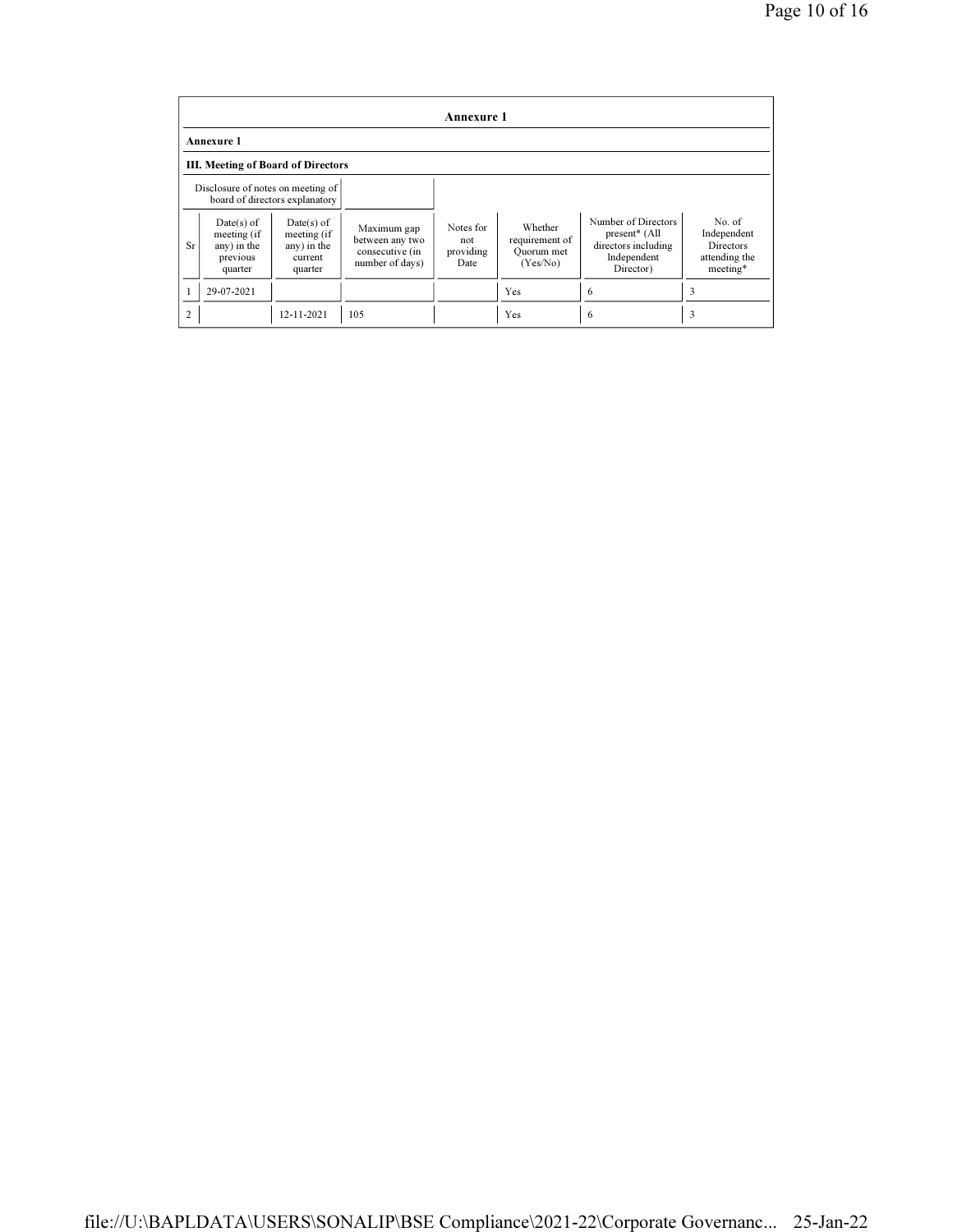|                | <b>Annexure 1</b>                                |                                                                                                                     |                                                                            |                               |                                       |                                                          |                                                                                                      |                                                                        |  |
|----------------|--------------------------------------------------|---------------------------------------------------------------------------------------------------------------------|----------------------------------------------------------------------------|-------------------------------|---------------------------------------|----------------------------------------------------------|------------------------------------------------------------------------------------------------------|------------------------------------------------------------------------|--|
|                | <b>IV. Meeting of Committees</b>                 |                                                                                                                     |                                                                            |                               |                                       |                                                          |                                                                                                      |                                                                        |  |
|                |                                                  |                                                                                                                     |                                                                            |                               |                                       | Disclosure of notes on meeting of committees explanatory |                                                                                                      |                                                                        |  |
| Sr             | Name of<br>Committee                             | $Date(s)$ of<br>meeting (Enter<br>dates of Previous<br>quarter and<br>Current quarter in<br>chronological<br>order) | Maximum gap<br>between any<br>two<br>consecutive<br>(in number of<br>days) | Name of<br>other<br>committee | Reson for<br>not<br>providing<br>date | Whether<br>requirement<br>of Quorum<br>met(Yes/No)       | Number of<br><b>Directors</b><br>present* (All<br>directors<br>including<br>Independent<br>Director) | No. of<br>Independent<br><b>Directors</b><br>attending the<br>meeting* |  |
| $\mathbf{1}$   | Audit<br>Committee                               | 29-07-2021                                                                                                          |                                                                            |                               |                                       | Yes                                                      | $\overline{4}$                                                                                       | 3                                                                      |  |
| $\overline{2}$ | Audit<br>Committee                               | 12-11-2021                                                                                                          | 105                                                                        |                               |                                       | Yes                                                      | $\overline{4}$                                                                                       | 3                                                                      |  |
| 3              | <b>Stakeholders</b><br>Relationship<br>Committee | 29-07-2021                                                                                                          |                                                                            |                               |                                       | Yes                                                      | $\overline{4}$                                                                                       | 1                                                                      |  |
| $\overline{4}$ | <b>Stakeholders</b><br>Relationship<br>Committee | 12-11-2021                                                                                                          | 105                                                                        |                               |                                       | Yes                                                      | $\overline{4}$                                                                                       | ш                                                                      |  |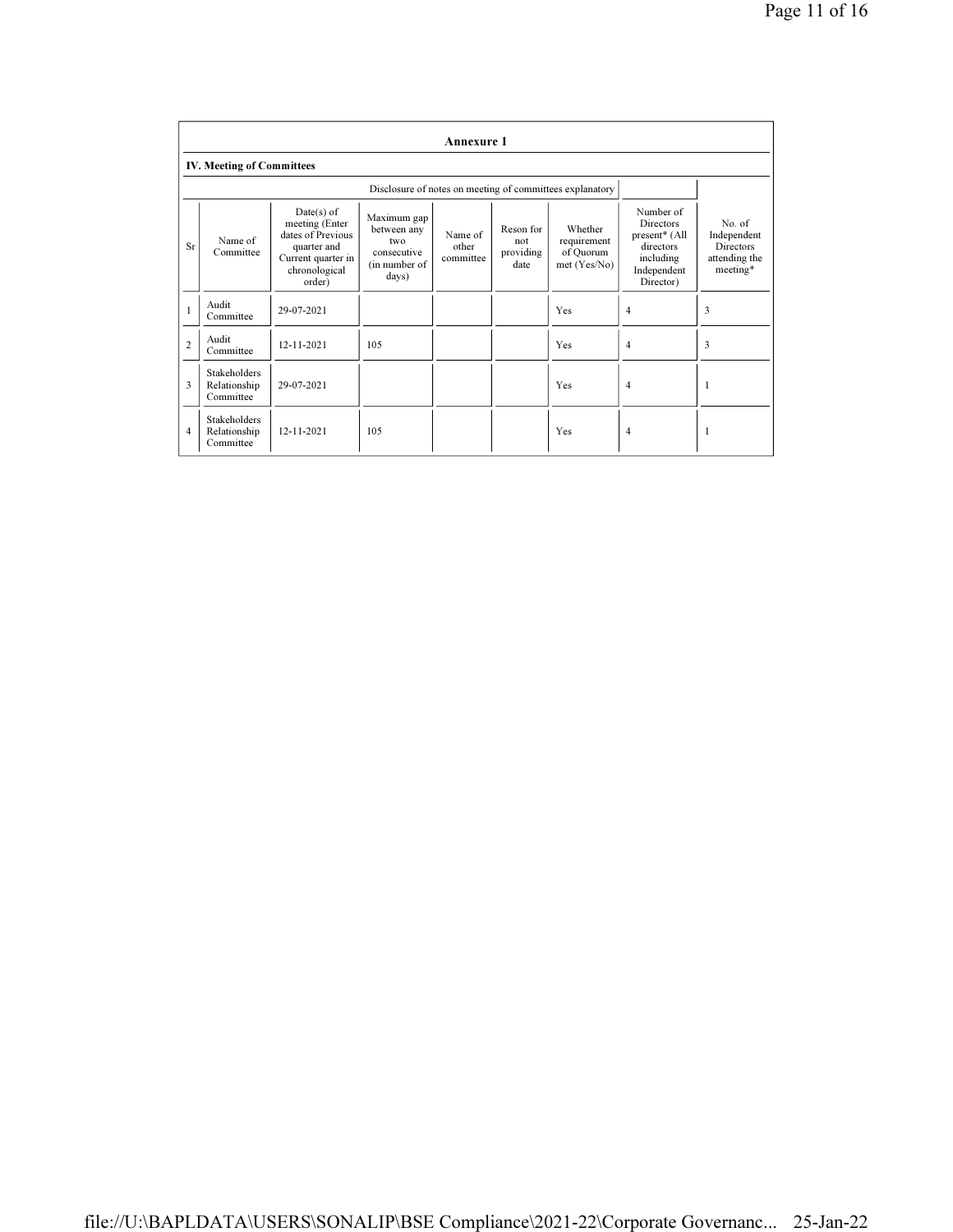|    | Annexure 1                                                                                                |                                  |                                                                    |  |  |  |  |  |
|----|-----------------------------------------------------------------------------------------------------------|----------------------------------|--------------------------------------------------------------------|--|--|--|--|--|
|    | V. Related Party Transactions                                                                             |                                  |                                                                    |  |  |  |  |  |
| Sr | Subject                                                                                                   | Compliance status<br>(Yes/No/NA) | If status is "No" details of non-<br>compliance may be given here. |  |  |  |  |  |
|    | Whether prior approval of audit committee obtained                                                        | Yes                              |                                                                    |  |  |  |  |  |
| ∍  | Whether shareholder approval obtained for material RPT                                                    | Yes                              |                                                                    |  |  |  |  |  |
| 3  | Whether details of RPT entered into pursuant to omnibus<br>approval have been reviewed by Audit Committee | Yes                              |                                                                    |  |  |  |  |  |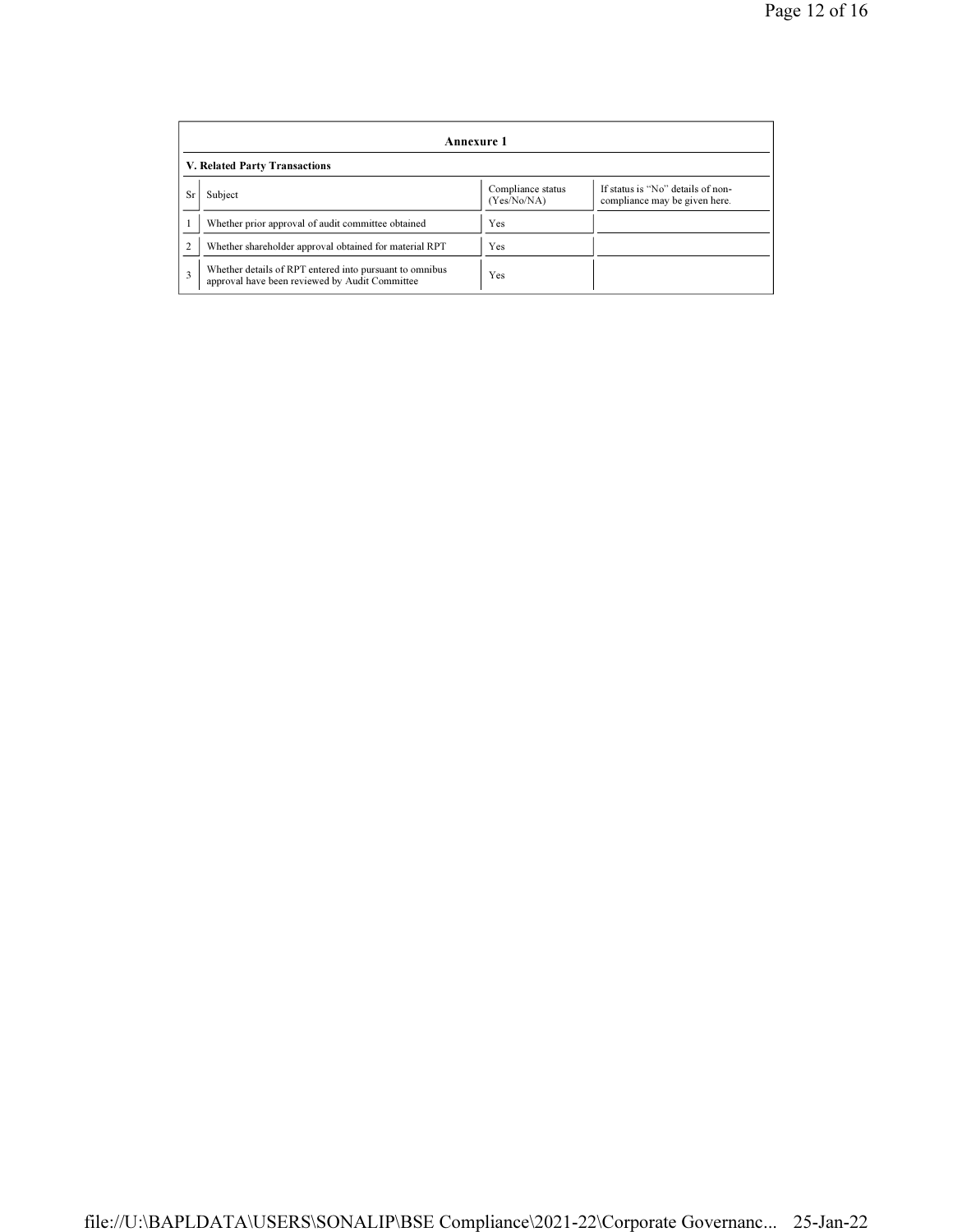| Annexure 1              |                                                                                                                                                                                                                 |                               |  |  |  |
|-------------------------|-----------------------------------------------------------------------------------------------------------------------------------------------------------------------------------------------------------------|-------------------------------|--|--|--|
| <b>VI. Affirmations</b> |                                                                                                                                                                                                                 |                               |  |  |  |
| Sr                      | Subject                                                                                                                                                                                                         | Compliance status<br>(Yes/No) |  |  |  |
|                         | The composition of Board of Directors is in terms of SEBI (Listing obligations and disclosure requirements)<br>Regulations, 2015                                                                                | Yes                           |  |  |  |
| $\mathfrak{D}$          | The composition of the following committees is in terms of SEBI(Listing obligations and disclosure<br>requirements) Regulations, 2015 a. Audit Committee                                                        | Yes                           |  |  |  |
| 3                       | The composition of the following committees is in terms of SEBI(Listing obligations and disclosure<br>requirements) Regulations, 2015. b. Nomination & remuneration committee                                   | Yes                           |  |  |  |
| $\overline{4}$          | The composition of the following committees is in terms of SEBI(Listing obligations and disclosure<br>requirements) Regulations, 2015. c. Stakeholders relationship committee                                   | Yes                           |  |  |  |
| 5                       | The composition of the following committees is in terms of SEBI(Listing obligations and disclosure<br>requirements) Regulations, 2015. d. Risk management committee (applicable to the top 500 listed entities) | NA.                           |  |  |  |
| 6                       | The committee members have been made aware of their powers, role and responsibilities as specified in SEBI<br>(Listing obligations and disclosure requirements) Regulations, 2015.                              | Yes                           |  |  |  |
| $\overline{7}$          | The meetings of the board of directors and the above committees have been conducted in the manner as<br>specified in SEBI (Listing obligations and disclosure requirements) Regulations, 2015.                  | Yes                           |  |  |  |
| 8                       | This report and/or the report submitted in the previous quarter has been placed before Board of Directors.                                                                                                      | Yes                           |  |  |  |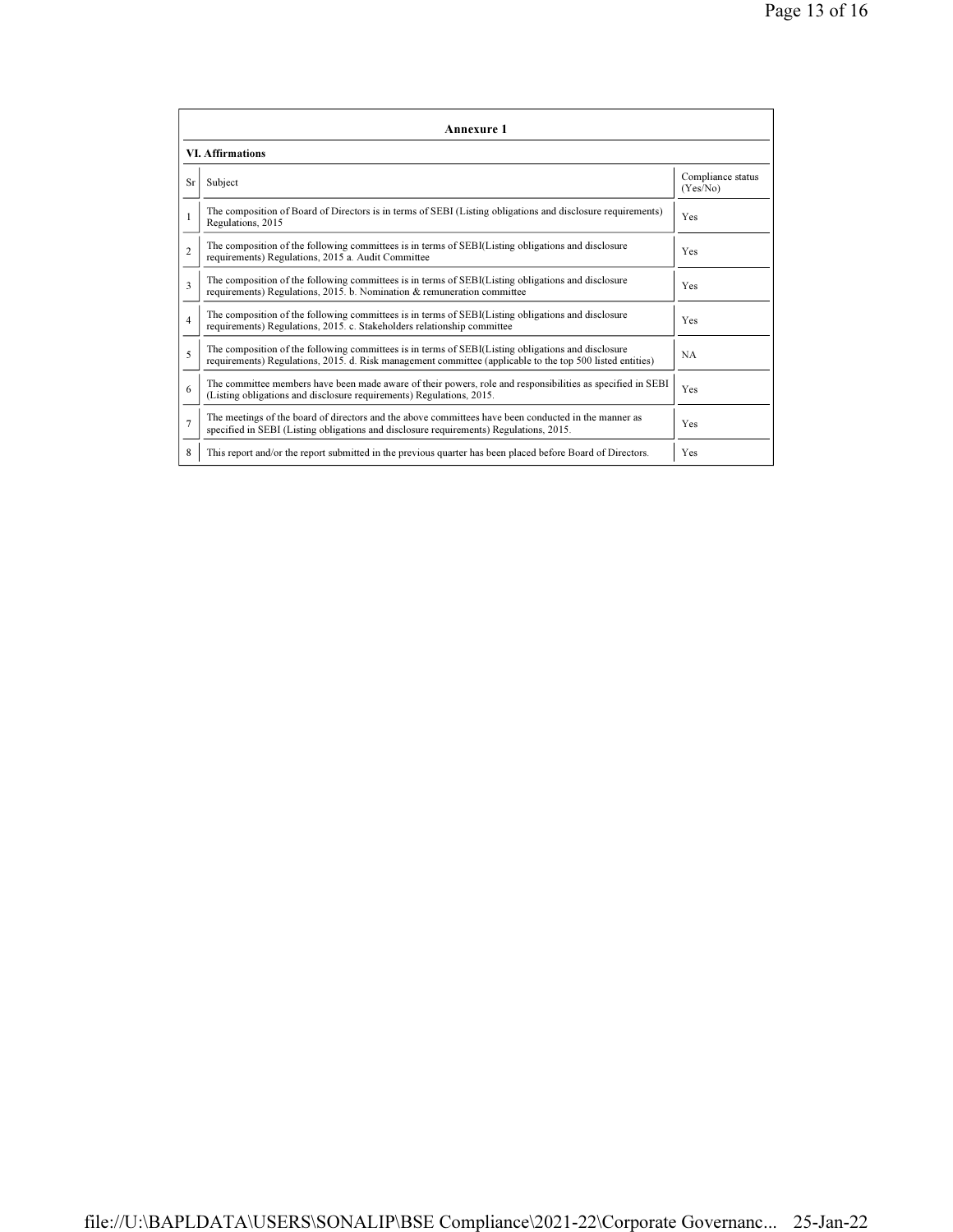| Annexure 1    |                   |                                          |  |
|---------------|-------------------|------------------------------------------|--|
| Sr            | Subject           | Compliance status                        |  |
|               | Name of signatory | Sonali Pednekar                          |  |
| $\mathcal{L}$ | Designation       | Company Secretary and Compliance Officer |  |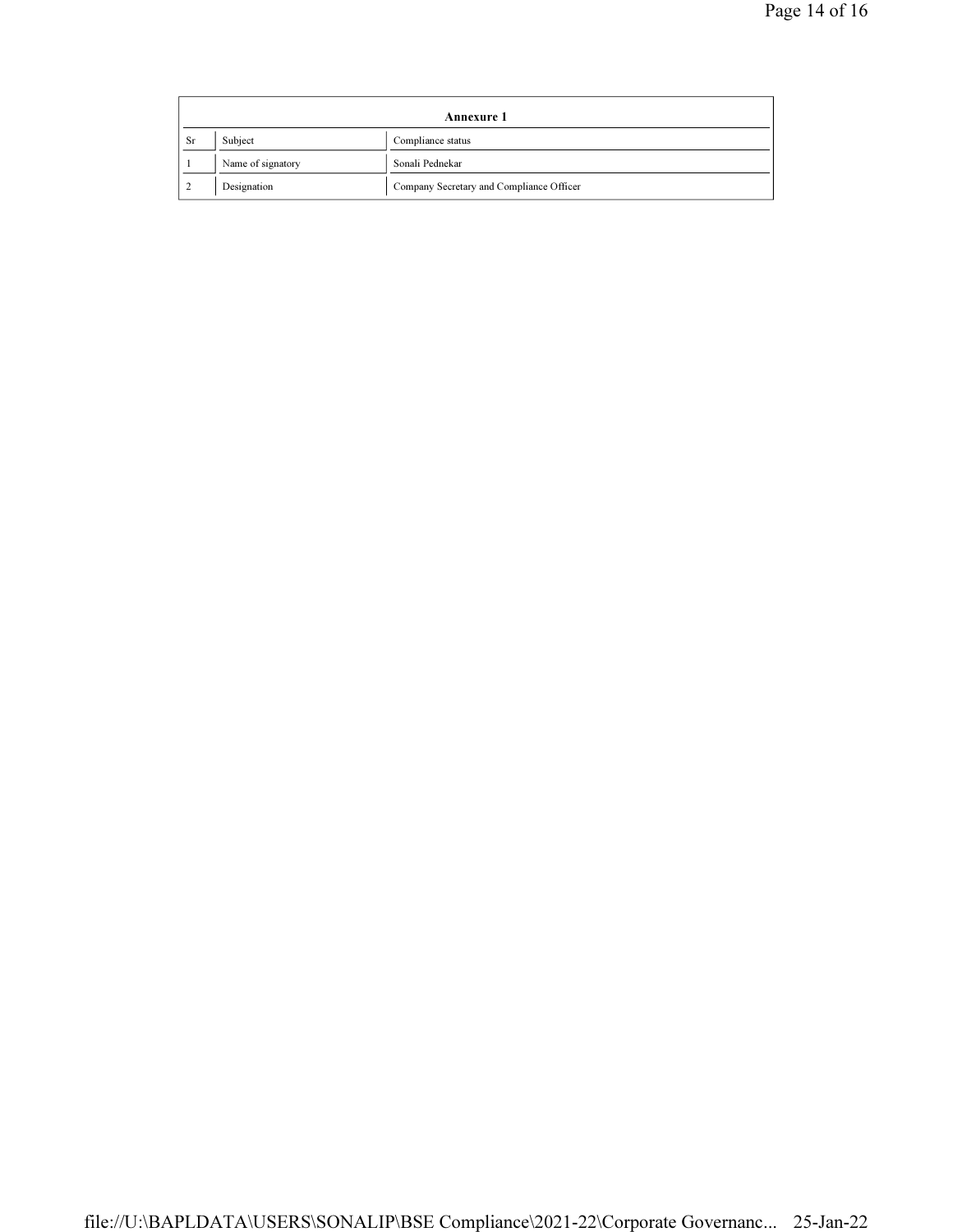| <b>Signatory Details</b> |                                          |  |
|--------------------------|------------------------------------------|--|
| Name of signatory        | Sonali Pednekar                          |  |
| Designation of person    | Company Secretary and Compliance Officer |  |
| Place                    | Mumbai                                   |  |
| Date                     | 13-01-2022                               |  |